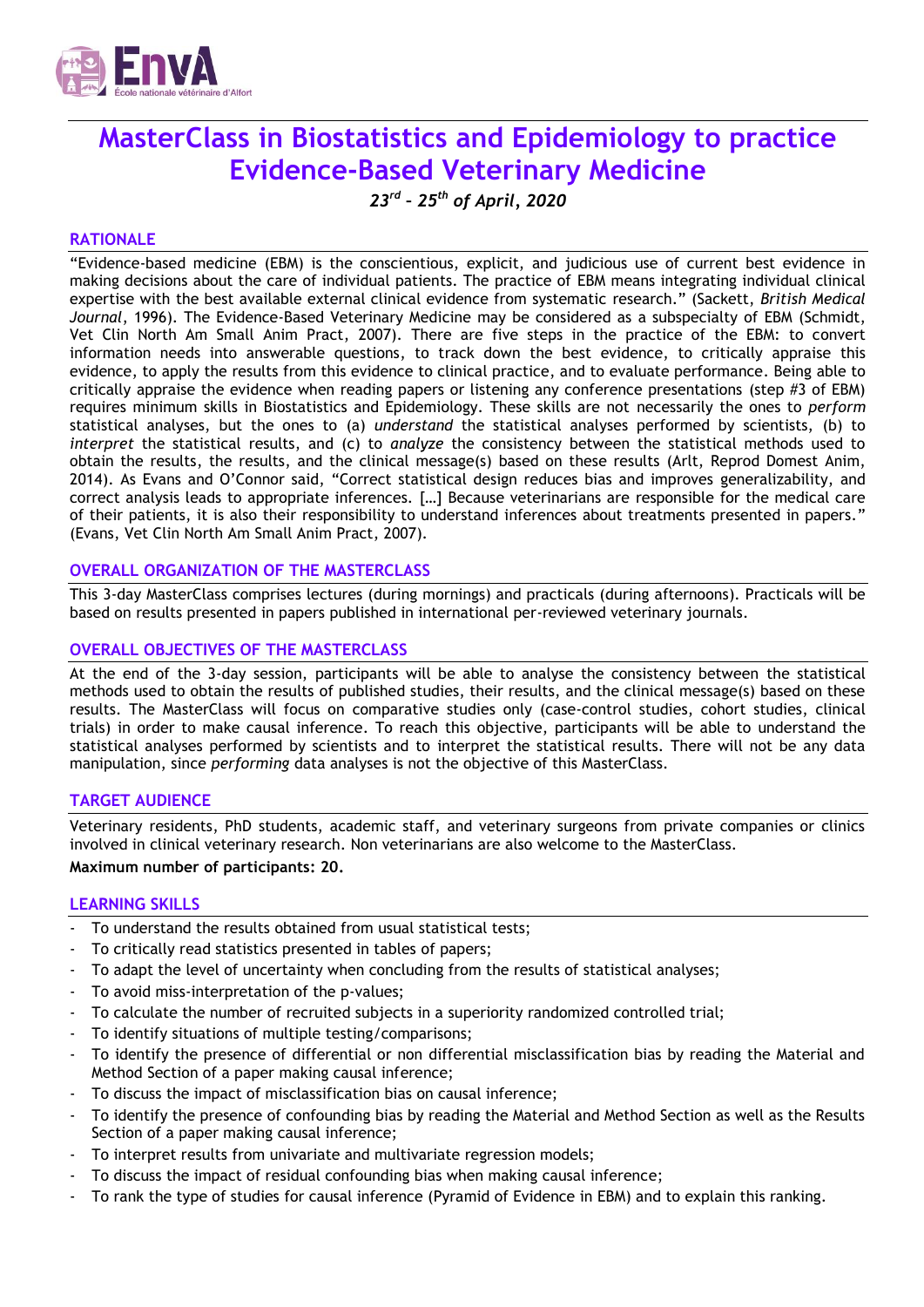

# **LECTURER**

Loic Desquilbet, PhD in Public Health and Epidemiology, Professor in Biostatistics and Clinical Epidemiology at the Ecole nationale vétérinaire d'Alfort [\(https://orcid.org/0000-0002-7044-2205\)](https://orcid.org/0000-0002-7044-2205).

## **PREREQUISITES**

Having read scientific papers presenting results with p-values. There are no prerequisites about being able to perform statistics.

## **SOME WORDS FROM PREVIOUS PARTICIPANTS**

- "All types of lectures have been followed by examples which are familiar to us. During lectures statistics has shown to be easy (which is not) just because of expertise and knowledge of the lecturer."
- "Small number of participants, easy to interact with the teacher, Good ratio lectures / practicals"
- "Excellent quality of the lectures and practicals, great working atmosphere"
- "Titrated on the participants needs, very good lecturer (patient and enthusiastic!), good number of participants (everybody was able during the lectures to say if something was not clear)"
- "Focused on clinically relevant topics, good overview of critical appraisal of scientific papers"
- "It is enlightening to learn statistic from an Epidemiologist, since its not about Maths, but about study design as well as asking and answering clinical questions. You will rarely find a lecturer more passionate about his subject and still extremely patient with his audience"

#### **PROGRAM (Lectures during mornings, practical during afternoons)**

| Day 1             |                                                                                                 |
|-------------------|-------------------------------------------------------------------------------------------------|
| 9h00-9h30:        | Introduction to Evidence-Based Veterinary Medicine                                              |
| 9h30-10h30:       | Statistical testing (Part I)                                                                    |
| 10h30-10h45:      | Coffee break                                                                                    |
| $10h45 - 12h15$ : | Statistical testing (Part II)                                                                   |
| $12h15 - 13h30:$  | Lunch break                                                                                     |
| $13h30-15h15:$    | Interpretation of statistical results presented in papers (Part I)                              |
| $15h15 - 15h30$ : | Coffee break                                                                                    |
| 15h30-17h00:      | Interpretation of statistical results presented in papers (Part II)                             |
| Day 2             |                                                                                                 |
| 9h00-10h30:       | Quantification of associations and biases (Part I)                                              |
| 10h30-10h45:      | Coffee break                                                                                    |
| 10h45-12h15:      | Quantification of associations and biases (Part II)                                             |
| $12h15 - 13h30$ : | Lunch break                                                                                     |
| 13h30-15h15:      | Interpretation and inference from crude and adjusted associations presented in papers (part I)  |
| 15h15-15h30:      | Coffee break                                                                                    |
| 15h30-17h00:      | Interpretation and inference from crude and adjusted associations presented in papers (part II) |
| Day 3             |                                                                                                 |
| 9h00-10h30:       | Study design for causal inference (Part I)                                                      |
| 10h30-10h45:      | Coffee break                                                                                    |
| $10h45-12h15:$    | Study design for causal inference (Part II)                                                     |
| $12h15 - 13h30$ : | Lunch break                                                                                     |
| 13h30-14h30:      | Statistical power and sample size calculation in practice                                       |
| 14h30-15h15:      | Critical analysis of papers making causal inference (part I)                                    |
| $15h15 - 15h30$ : | Coffee break                                                                                    |
| 15h30-16h30:      | Critical analysis of papers making causal inference (part II)                                   |
| 16h30-17h00:      | Take-home messages to practice Evidence-Based Veterinary Medicine                               |